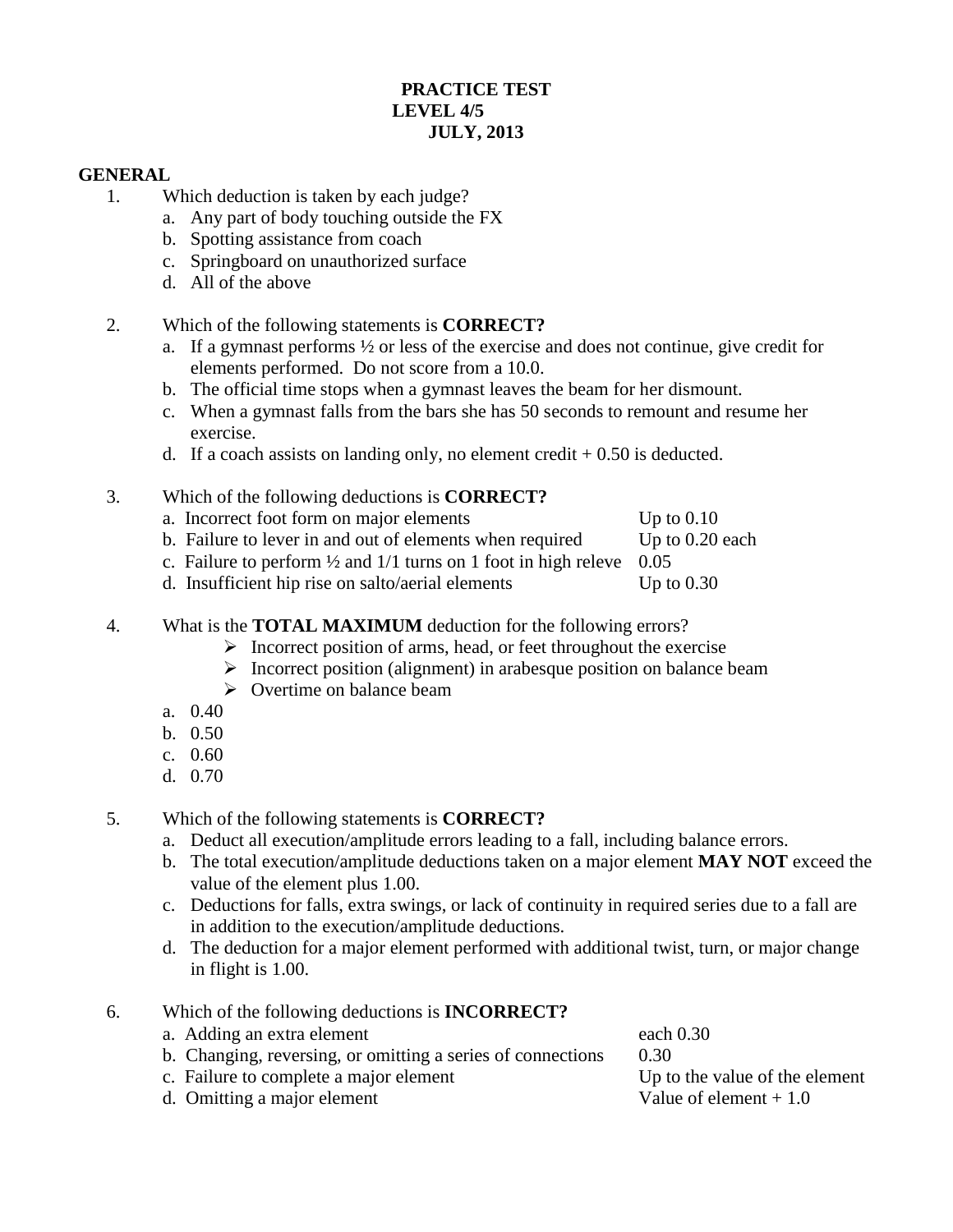7. What is the **TOTAL MAXIMUM** deduction for the following errors?

- $\triangleright$  Movement lacking in artistry and dynamics
- $\triangleright$  Grasping the beam in order to avoid a fall
- a. 0.60
- b. 0.80
- c. 0.90
- d. 1.00
- 8. Which of the following deductions is correct?
	- a. Bent arms or legs on uneven bars Up to 0.20 each

- b. Incorrect body alignment, position, or posture on major elements Up to 0.30
- c. Insufficient hip rise (height) on leaps and jumps Up to 0.30 d. Extra kick to handstand 0.30
- 
- 9. Which of the following would receive the **GREATEST MAXIMUM** deduction?
	- a. Insufficient split
	- b. Failure to contract or extend when indicated
	- c. Failure to kick leg horizontal or above when required
	- d. All of the above are the same deduction

10. What is the allowable range with the following scores?

| 9.00 | 8.9 | 9.4 | 9.3 |
|------|-----|-----|-----|
|      |     |     |     |

- a. 0.10
- b. 0.20
- c. 0.30
- d. 0.50

# **VAULT**

11. What is the **CORRECT** deduction for support of only one hand on vault?

- a. 0.50
- b. 1.0
- c. 2.0
- d. Void

12. Which of the following errors receives the **GREATEST MAXIMUM** deduction?

- a. Taking 4 full steps after landing
- b. Deep squat on landing
- c. Extra arm swing to maintain balance
- d. Falling against apparatus
- 13. What is the **CORRECT** deduction for arms bent in support phase?
	- a. Up to 0.30
	- b. Up to 0.50
	- c. Up to 1.0
	- d. 2.0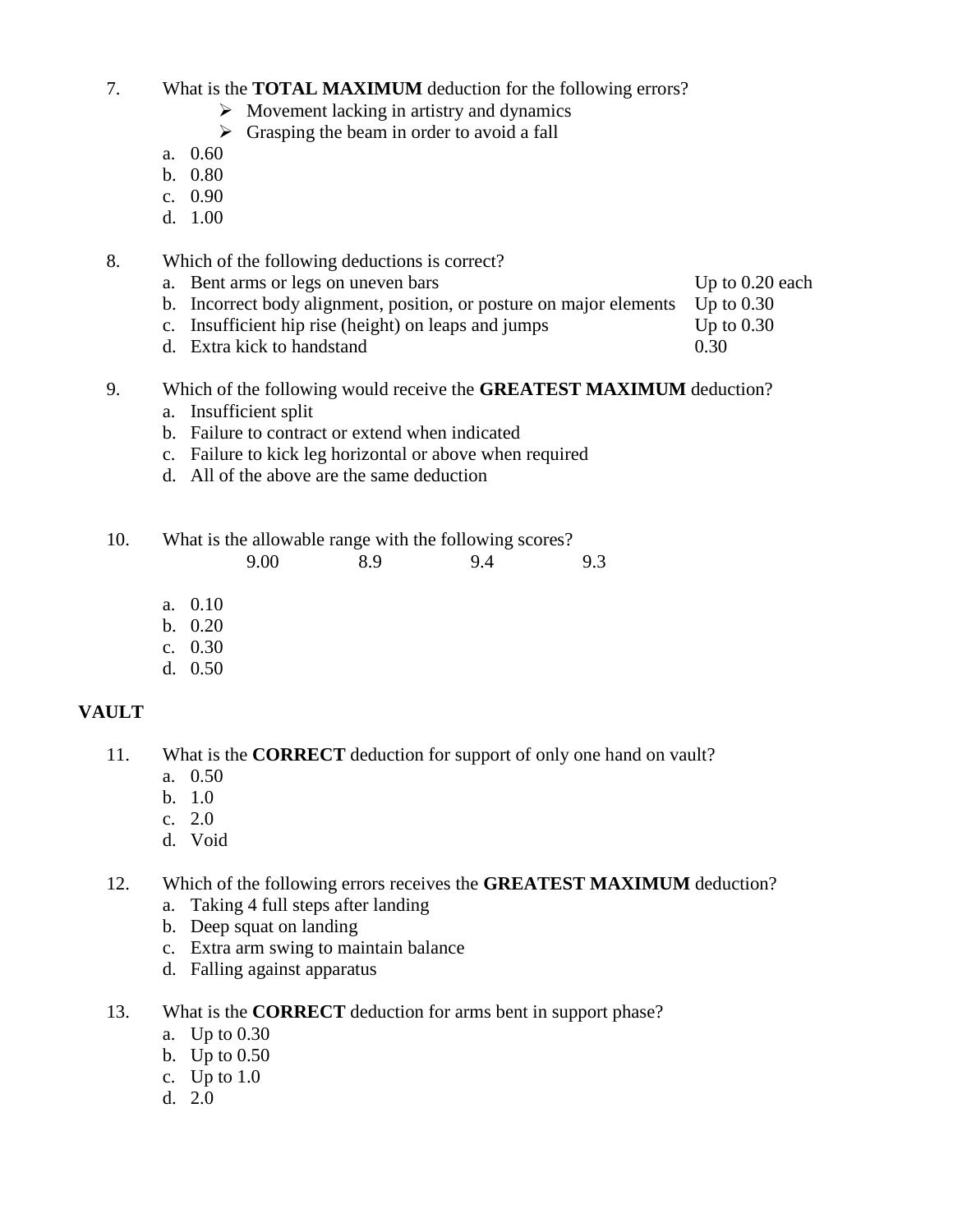- 14. Which of the following errors receives the **SMALLEST MAXIMUM** deduction?
	- a. Shoulders/head out of alignment on support phase
	- b. Body piked in second flight
	- c. Slight hop on landing
	- d. Legs separated in second flight
- 15. What is the **CORRECT** deduction for performing a headspring (arms bent so head touches)?
	- a. 0.50
	- b. 1.00
	- c. 2.00
	- d. Void
- 16. What is the **CORRECT** deduction for insufficient distance on the second flight?
	- a. Up to 0.20
	- b. Up to 0.30
	- c. Up to 0.40
	- d. Up to 0.50
- 17. Which of the following errors receives the **GREATEST MAXIMUM** deduction on the first flight?
	- a. Body piked
	- b. Body arched
	- c. Legs separated
	- d. Legs bent

18. What is the **TOTAL MAXIMUM** deduction for the following error?

- $\triangleright$  Leaving the vault apparatus at horizontal (angle of repulsion)
- $\triangleright$  Insufficient height in second flight
- $\triangleright$  Taking 2 full steps after landing
- a. 1.2
- b. 1.4
- c. 1.5
- d. 1.7

19. What is the deduction is **CORRECT** for assistance by the coach in any phase of **LEVEL 4**  only?

- a. 0.50
- b. 1.0
- c. 2.0
- d. Void
- 20. Which of the following errors is **NOT** an Up to 0.30 deduction?
	- a. Additional movements to maintain balance
	- b. Body arched in second flight
	- c. Poor direction
	- d. All of the above are up to 0.30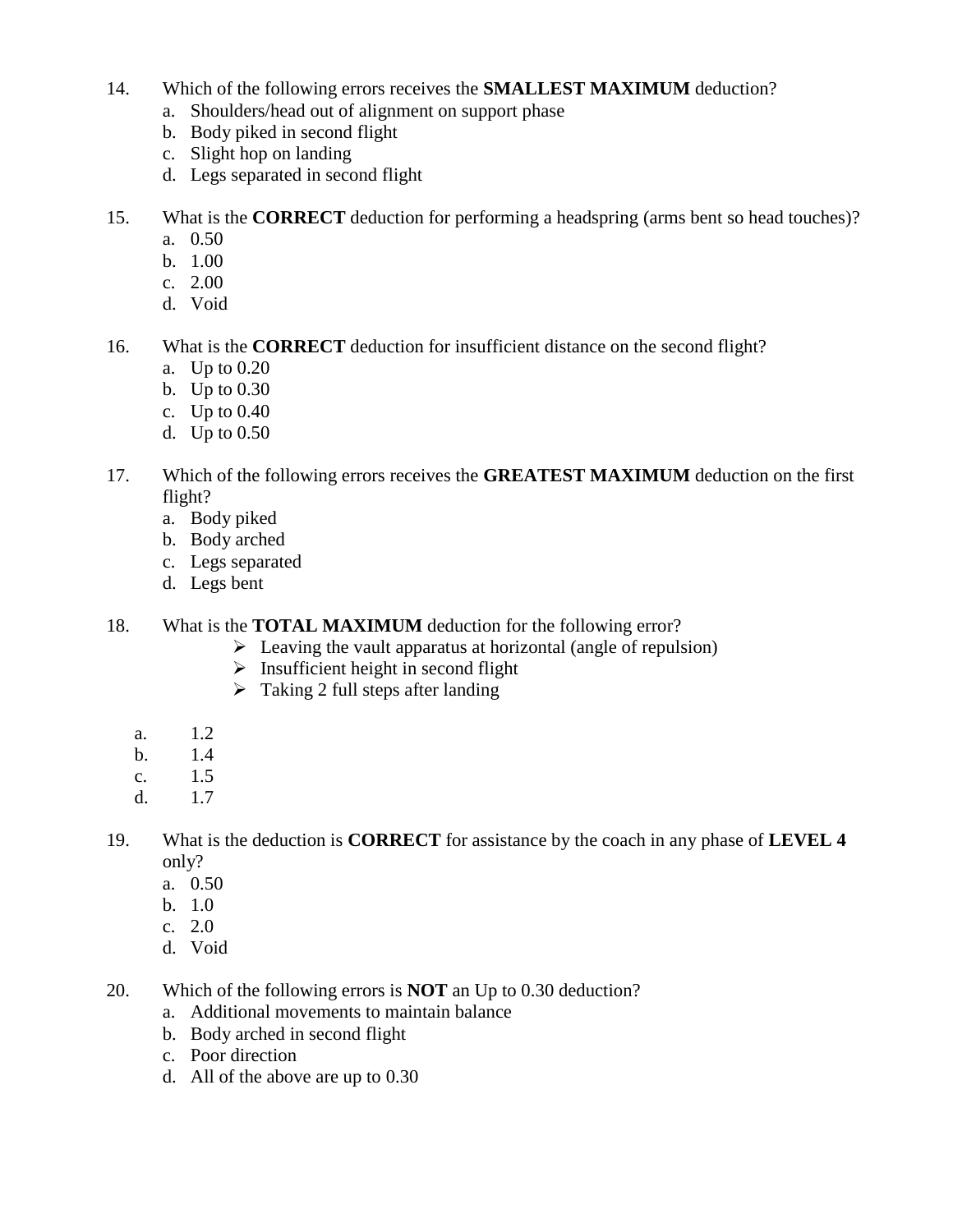## **UNEVEN BARS LEVEL 4**

- 21. What is the **TOTAL MAXIMUM** deduction for the following errors in the second counterswing?
	- $\triangleright$  Hips 35 degrees below the height of the high bar
	- $\triangleright$  Failure to show a straight line from hands to hips with chest in hollow position
	- a. 0.40
	- b. 0.50
	- c. 0.60
	- d. 0.70
- 22. Which of the following deductions is **CORRECT** for the tap swing forward with ½ turn dismount?

| a. Failure to show slight arched position at bottom of swing      | Up to $0.10$ |
|-------------------------------------------------------------------|--------------|
| b. Failure to attain straight hollow position on upswing          | Up to $0.20$ |
| c. Beginning to turn prior to 45 degrees below height of high bar | Up to $0.30$ |

- d. Failure to complete  $\frac{1}{2}$  turn prior to re-contact the high bar Up to 0.30
- 23. What is the **TOTAL MAXIMUM** value of the following elements?

Underswing,  $1^{st}$  counterswing – Tap swing,  $2^{nd}$  counterswing – Tap swing  $\frac{1}{2}$  turn dismount

- a. 1.6
- b. 1.8
- c. 2.0
- d. 2.4
- 24. What is the **TOTAL MAXIMUM** deduction for the errors on the cast to horizontal and return to support?
	- $\geq$  45 degrees below horizontal
	- $\triangleright$  Incorrect body alignment
	- $\triangleright$  Lack of control returning to bar
	- a. 0.30
	- b. 0.35
	- c. 0.40
	- d. 0.45
- 25. Which of the following is the correct sequence of elements for Level 4 bars?
	- a. Kip cast to horizontal cast squat on long hang kip
	- b. Cast squat on underswing counterswing
	- c. Glide kip mount front hip circle cast squat on jump to long hang kip
	- d. Long hang kip front hip circle cast to horizontal underswing, counterswing

### **BALANCE BEAM LEVEL 4**

26. What is the **TOTAL MAXIMUM** value of the following elements?

Leg swing mount – cross handstand – straight leg leap – Scale

- a. 1.20
- b. 1.40
- c. 1.60
- d. 1.80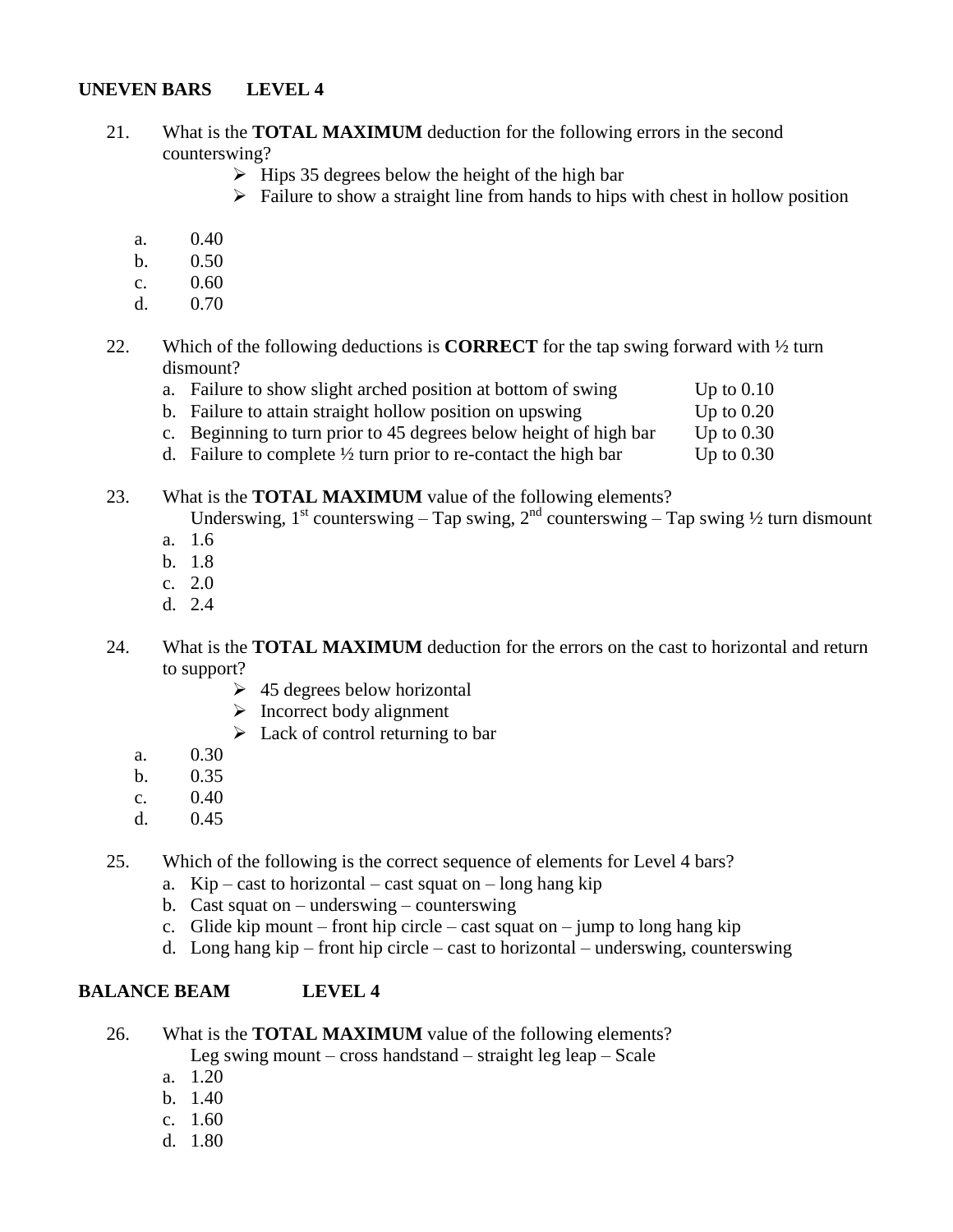- 27. What is the **CORRECT** sequence of elements for Level 4 Beam?
	- a. Straight leg leap cross handstand stretch jump
	- b. Straight leg leap cross handstand stretch jump, split jump
	- c. Straight leg leap cross handstand  $1/2$  turn
	- d. Cartwheel scale straight leg leap
- 28. Which of the following is an up to 0.30 deduction?
	- a. Failure to keep head in alignment during the cartwheel
	- b. Failure to pass through vertical in the cartwheel
	- c. Failure to close legs in the handstand
	- d. Incorrect hand placement in the cartwheel
- 29. Warning on Level 4 beam will be called at
	- a. 50 seconds
	- b. 55 seconds
	- c. 1 minute
	- d. 1 minute 5 seconds

### 30. What is the **TOTAL MAXIMUM** deduction for the following errors?

- $\triangleright$  Bending the lead leg on the leap
- $\triangleright$  Uneven leg separation in split jump
- a. .15
- $b. 20$
- c.  $30$
- d. .40

## **FLOOR LEVEL 4**

- 31. Which of the following is the **CORRECT** sequence of elements for Level 4 floor?
	- a. 1/1 turn back walkover roundoff, flicflac, flicflac
	- b. Straddle jump front handspring to 2 feet straight leg leap
	- c. Straight leg leap  $-1/1$  turn forward split
	- d. Backward roll to handstand straight leg leap split

### 32. Which would receive the **LARGEST MAXIMUM** penalty?

- a. Incorrect hand placement on the back walkover
- b. Incorrect hand placement during the front handspring
- c. Total lack of repulsion on the front handspring
- d. Hands placed on mat prior to roll backward to handstand

## 33. What is the **TOTAL MAXIMUM** deduction for the following errors on the roundoff, flic fac, flic flac?

- $\triangleright$  Failure to immediately rebound
- $\triangleright$  Failure to pass through vertical in roundoff
- $\triangleright$  Lack of acceleration in the series
- a. 0.30
- b. 0.40
- c. 0.50
- d. 0.60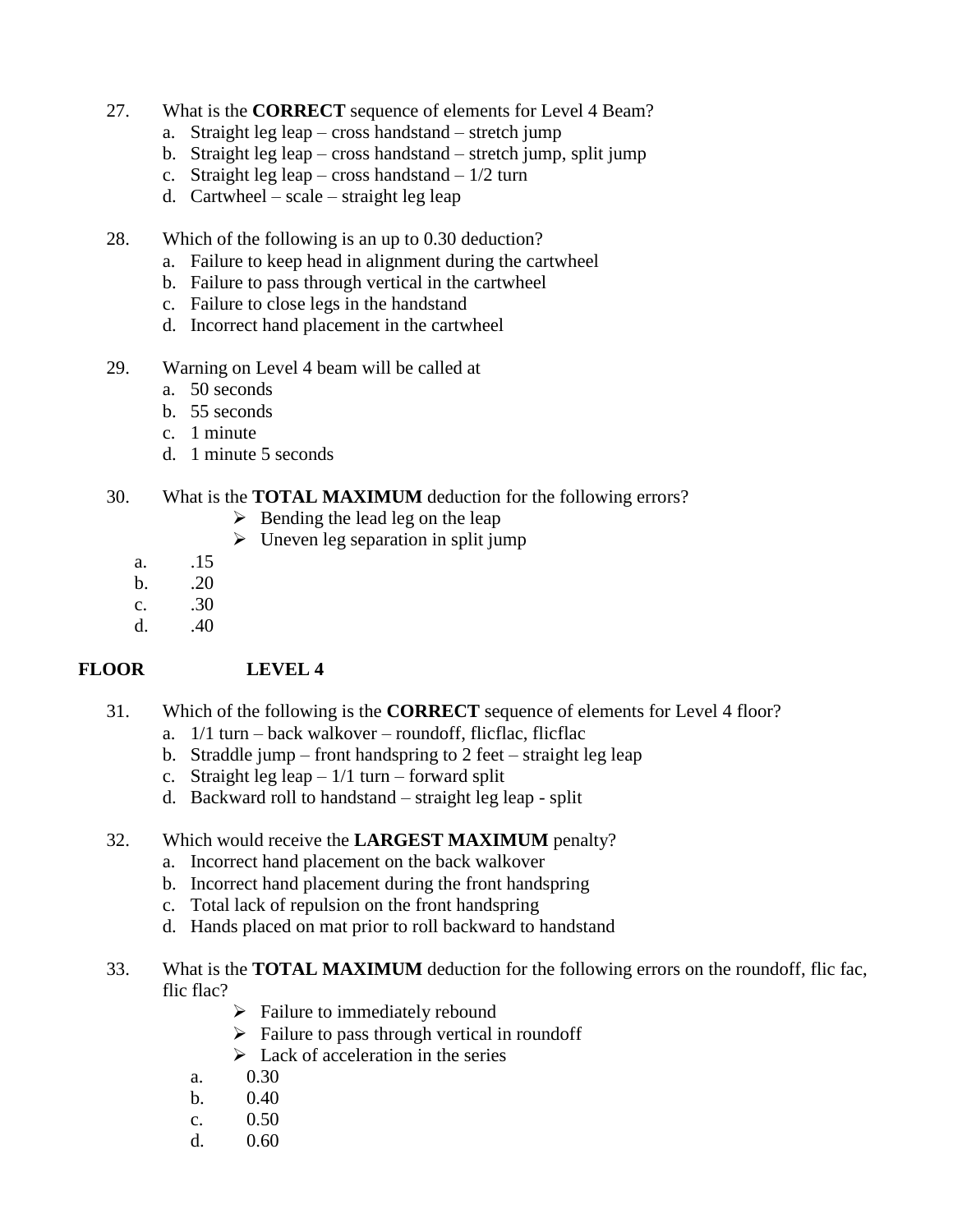## 34. Which of the following errors receives the **SMALLEST MAXIMUM d**eduction?

- a. Failure to land with feet closed in the straddle jump
- b. Use of heel-snap turn in the 1/1 turn
- c. Failure to achieve 180 degree split position during the forward split
- d. Total lack of repulsion on the front handspring

## 35. What is the **TOTAL MAXIMUM** deduction for the following errors in the front handspring?

- $\triangleright$  Flight prior to hand contact (dive)
- $\triangleright$  Failure to land with feet together simultaneously
- $\triangleright$  Failure to maintain arms next to ears and focus on hands throughout
- a. 0.30
- $b = 0.40$
- c. 0.50
- d. 0.60

## **UNEVEN BARS LEVEL 5**

- 36. What is the **TOTAL MAXIMUM** deduction in the clear hip circle?
	- $\triangleright$  Excessive arch on the upswing
	- $\triangleright$  Extension of upswing at 30 degrees above horizontal
	- $\triangleright$  Lack of control into glide
	- a. 0.20
	- b. 0.30
	- c.  $0.40$
	- d. 0.50
- 37. What is the correct sequence of elements for Level 5 Bars?
	- a. Cast squat on  $-$  jump to long hang kip cast above horizontal back hip circle
	- b. Clear hip circle glide kip cast squat on jump to long hang kip
	- c. Front hip circle stalder glide kip squat on
	- d. Cast squat on jump to long hang  $kip-$  underswing, counterswing

### 38. Which of the following deductions is **CORRECT** on the long hang pullover?

- a. Excessive piking of body Up to 0.20
- b. Failure to show slight arch on the bottom of the downswing Up to 0.20
- c. Failure to maintain overgrip (hands release bar) Up to 0.30
- d. Performing a back hip circle Value of element
- 39. Which of the following is a 0.40 element?
	- a. Jump to long hang kip
	- b. Underswing, counterswing
	- c. Cast above horizontal
	- d. Glide kip mount

# 40. Which of the following deduction is **CORRECT?**

- a. Failure to close legs at end of glide Up to 0.20
- b. Insufficient amplitude of the tap swing forward Up to 0.40
- c. Failure to show slight arched position at bottom of tap swing forward 0.10
- d. Hips below horizontal on the first counterswing Up to 0.40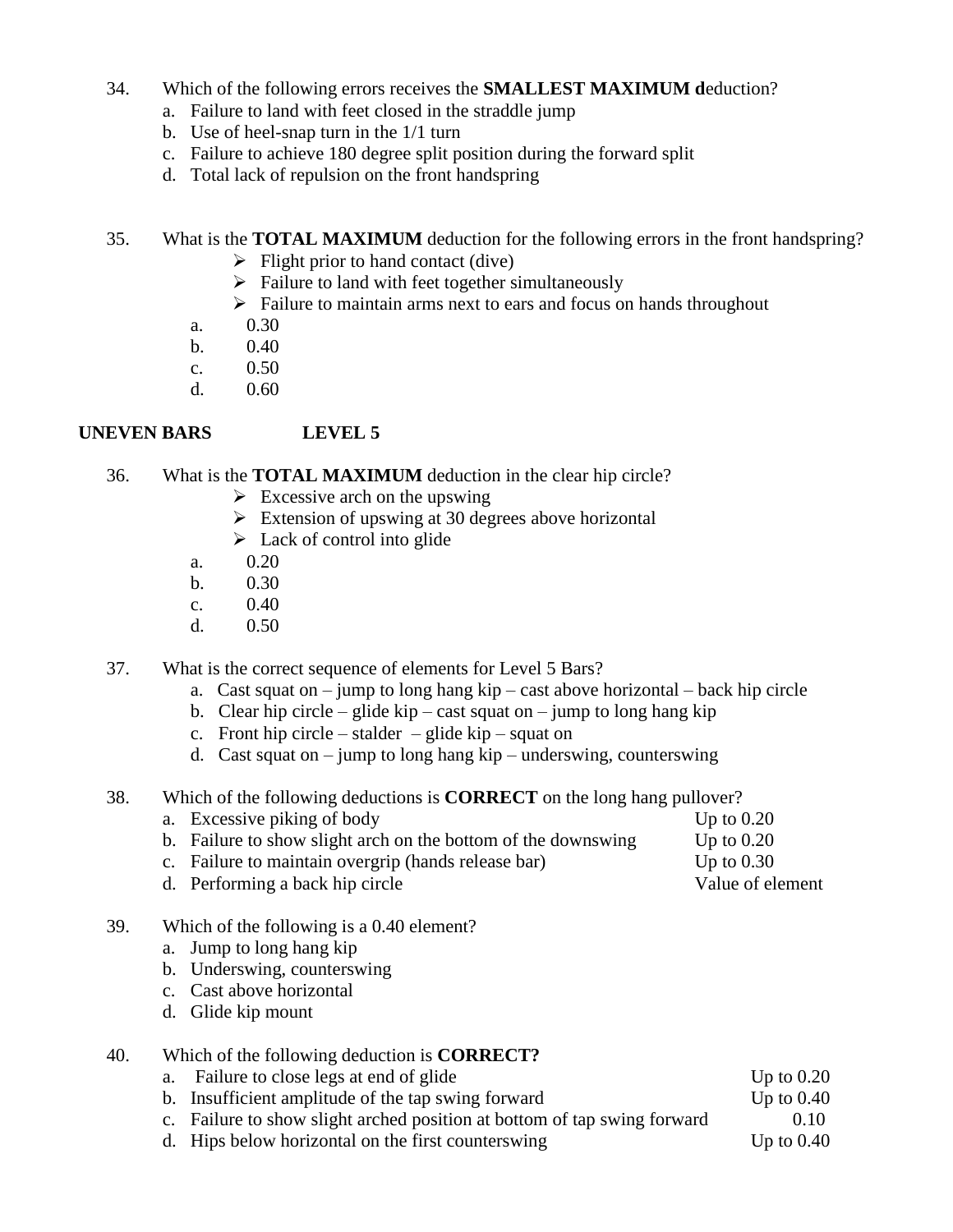# **BEAM LEVEL 5**

- 41. What is the **TOTAL MAXIMUM** deduction if the gymnast omits the straight leg leap? a. 1.2
	- b. 1.4
	- c. 1.6
	- d. 2.0
	-
- 42. Which of the following is a .4 element?
	- a. Back extension roll
	- b. Scale
	- c. Handstand ¼ turn to side handstand, ¼ turn dismount
	- d. Cross handstand
- 43. Which of the following is the **CORRECT** sequence of elements in Level 5 beam?
	- a. Full turn straight leg leap stretch jump
	- b. Straight leg leap stretch jump cross handstand
	- c. Full turn split jump sissone
	- d. Scale back extension roll straight leg leap stretch jump
- 44. Which of the following deductions is correct for the arabesque-scale?
	- a. Failure to hold scale one second Up to  $0.10$ b. Failure to hold arabesque one second Up to 0.10 c. Failure to hold scale two seconds Up to 0.10 d. Failure to hold arabesque two seconds Up to 0.10
- 45. In the dismount the gymnast attempts the dismount but does not attain vertical and falls. What is the **MAXIMUM** deduction applied to the element?
	- a. 1.0
	- b. 1.1
	- c. 1.3
	- d. 1.6

# **FLOOR LEVEL 5**

- 46. Which of the following is **CORRECT** concerning Level 5 floor?
	- a. The back salto is a 0.4 element
	- b. The leg separation requirement on the leaps is 180 degrees
	- c. The leg position on the full turn is forward passe
	- d. Joining legs prior to the step out on the front handspring is an up to 0.20 deduction
- 47. The deduction for total lack of repulsion on the front handspring step out is
	- a. up to 0.20
	- b. up to  $0.6$
	- c. 0.60
	- d. 0.80